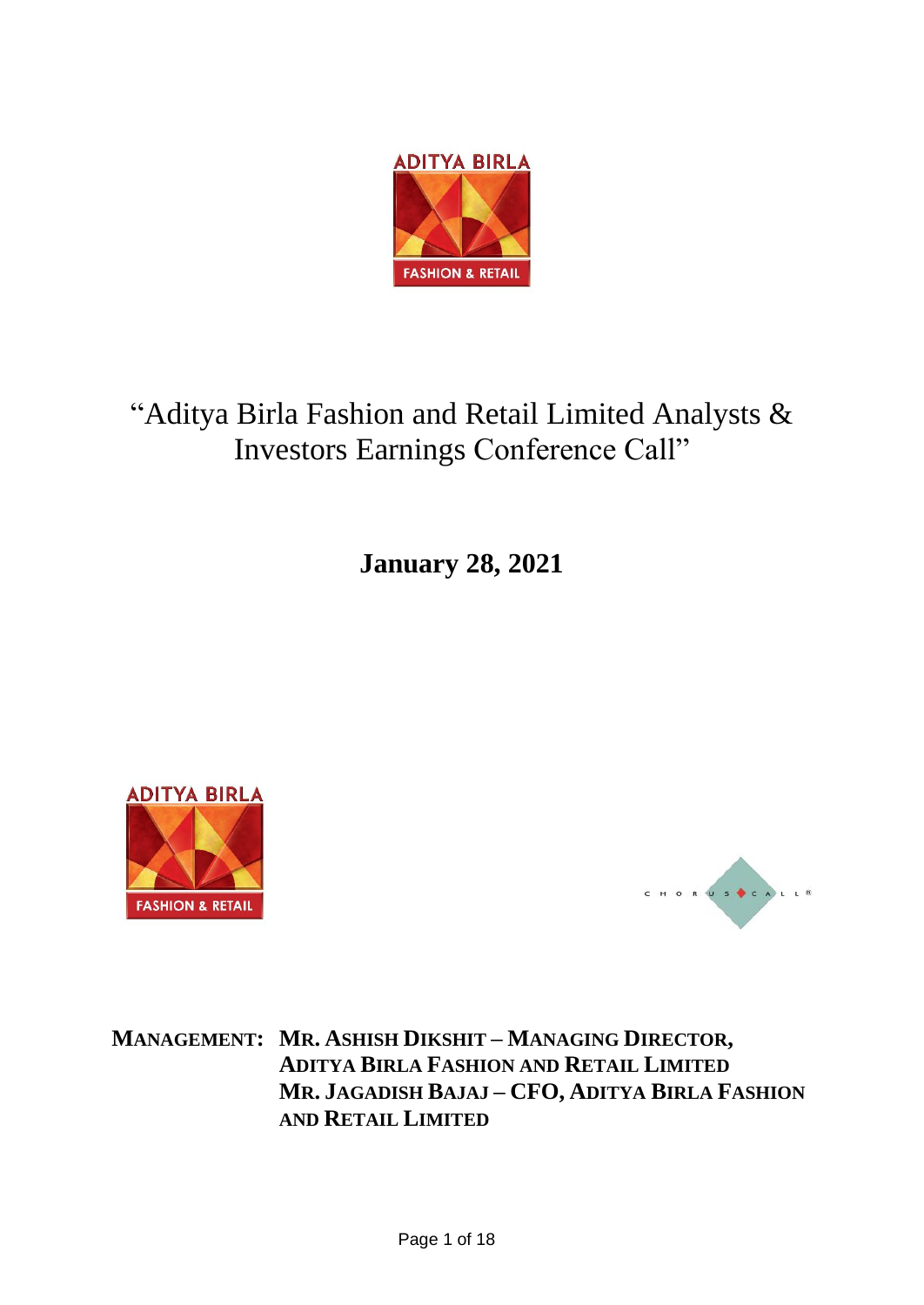

**Moderator:** Ladies and gentlemen good day and welcome to the Special Analyst and Investor's call for Aditya Birla Fashion and Retail Limited. The call is being organized by the management of ABFRL to update you all on the recent transactions that the Board of ABFRL approved yesterday. Through this call the management wishes to update you all on the transaction and address your questions on the same. Please note that this is not an earnings call and hence no questions pertaining to the current quarter performance of the company will be taken.

> From the management of ABFRL we have with us Mr. Ashish Dikshit – Managing Director, and Mr. Jagadish Bajaj – CFO. They will conduct the session and take your questions. As a reminder all participant lines will be in the listen only mode and there will be an opportunity for you to ask questions after the presentation concludes. Should you need assistance during the conference call please signal an operator by pressing '\*' then '0' on your touchtone phone. Please note that this conference is being recorded. I now hand the conference over to Mr. Jagadish Bajaj to give his opening remarks post which we will move into the Q&A session. Thank you and over to you, sir.

**Jagadish Bajaj:** Thank you. Good afternoon and welcome to this call. It gives me immense pleasure to inform two important events. Number one, completion of preferential offer of 7.8% equity to Flipkart Group today and strategic partnership with India's largest design brand Sabyasachi. First, I'm very pleased to update you that board of ABFRL in its meeting today approved allotment of shares to Flipkart Group company pursuant to receipt of Rs. 1500 crores to ABFRL accounts with allotment of shares FK Group will hold approximately 7.8% equity of the company. Second, I would like to inform that the board of the company is today a prudent investment of an investment of Rs. 390 crores for acquisition of 51% of stake in India's largest designer brand Sabyasachi by signing a definitive agreement.

> Let us keep the deal in context of ABFRL's growth and portfolio strategy. Number one, Indian apparel market presents large market opportunity, currently at US\$ 70 billion the industry is expected to reach 100 billion by FY25. ABFRL has presence across all consumer segments and price points. It also has legacy of building strong brand, commands a formidable market position. In recent years we have entered potentially effective new segments to create new growth engines.

> Talking specifically about ethnic space; in FY19 onwards company identified branded ethnic as the next big opportunity, ethnic currently forms 30% of overall apparel and is expected to grow rapidly over the next 5 to 10 years. ABFRL kick-started its foray into this space by making two small investments into distinct segment last year. Building on the same strategy company now propose to invest into the largest designer brand Sabyasachi.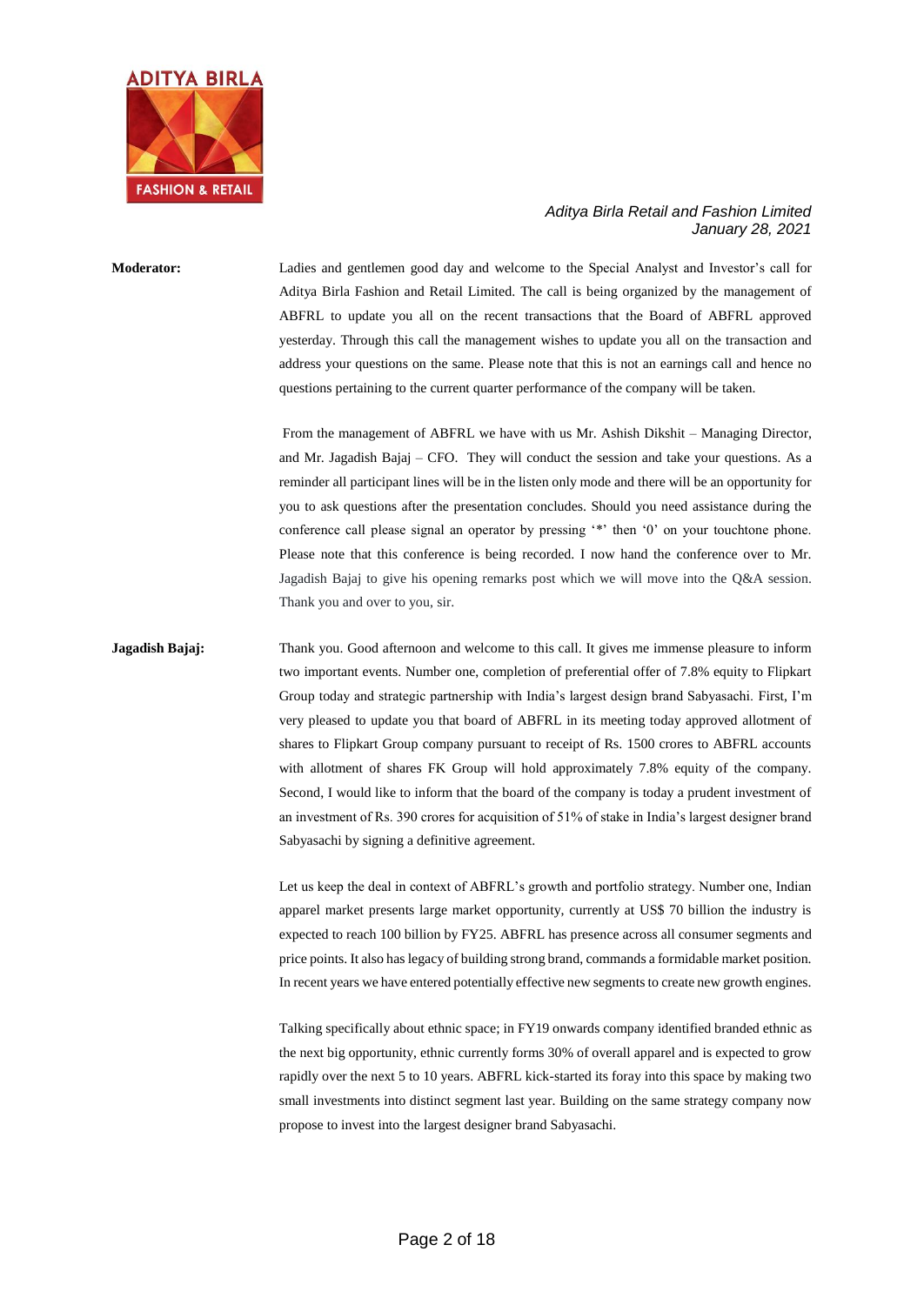

Would like to update you briefly about the brand Sabyasachi; Sabyasachi is India's largest and most influential luxury designer brand with strong Indian roots and global appeal. The brand spread in categories such as apparel, accessories and jewelry is a strong franchisee in India, the United States of America, United Kingdom and the Middle East. The brand has adorned more than 50,000 brides since its inception, and it is the Indian brand of choice for global and Indian celebrities. The brand Sabyasachi is also an undisputed piece of aspirational ownership in US\$24 billion Indian wedding market. The success of the brand is also in its immense malleability providing a huge opportunity to build and ensemble of offering across product categories and consumer segment.

In terms of business performance, the brand is a top line of 270 crores in fiscal FY19 and '20 and has been consistently operated about 20% EBITDA margin for past 3 years. The funds will be used by the business to build upon the current luxury brand, build an accessible lifestyle business and around institutionalizing manufacturing and design capabilities. Now for ABFRL this acquisition is in line with our long-term strategy of building a formidable ethnic wear portfolio of brands to position ABFRL as a significant and serious player within the largest and one of the fastest growing apparel segments. This will accelerate the company's strategy to capture a large share of ethnic wear market through a comprehensive and effective portfolio of brands across key consumer segments, usage occasions and price points. We are real to partner with the brand Sabyasachi in our journey to create a formidable ethnic play.

Let me close by updating you all on our balance sheet situation. As you all are aware, we have started financial year with a debt of Rs. 2500, with the inflow of Rs. 1500 crores from Flipkart and rights issue collection of Rs. 255 crores out of 1000 crores. The rights issue collection of Rs. 750 crores, out of Rs. 1000 crores issue size, our debt at the end of March '21 will be approximately Rs. 400 crores before investment in Sabyasachi. This illustrates our commitment to strengthen our portfolio and our balance sheet. Thanks a lot, and we are happy to take your questions.

**Moderator:** Thank you. Ladies and gentlemen, we will now begin the question and answer session. The first question is from the line of Tejas Shah from Spark Capital.

**Tejas Shah:** When we spoke last in the second quarter call, you were looking to focus on revival of the business debt reduction through external funding and internal accruals if possible, so were we parallelly actively looking for opportunities in ethnic space or because of pandemic we got this opportunity and we thought of capitalizing on it?

Ashish Dikshit: So Tejas, we have been talking about our long-term strategy with the consistently for a fair bit of time. We entered the ethnic wear market in FY19 and with two small investments which we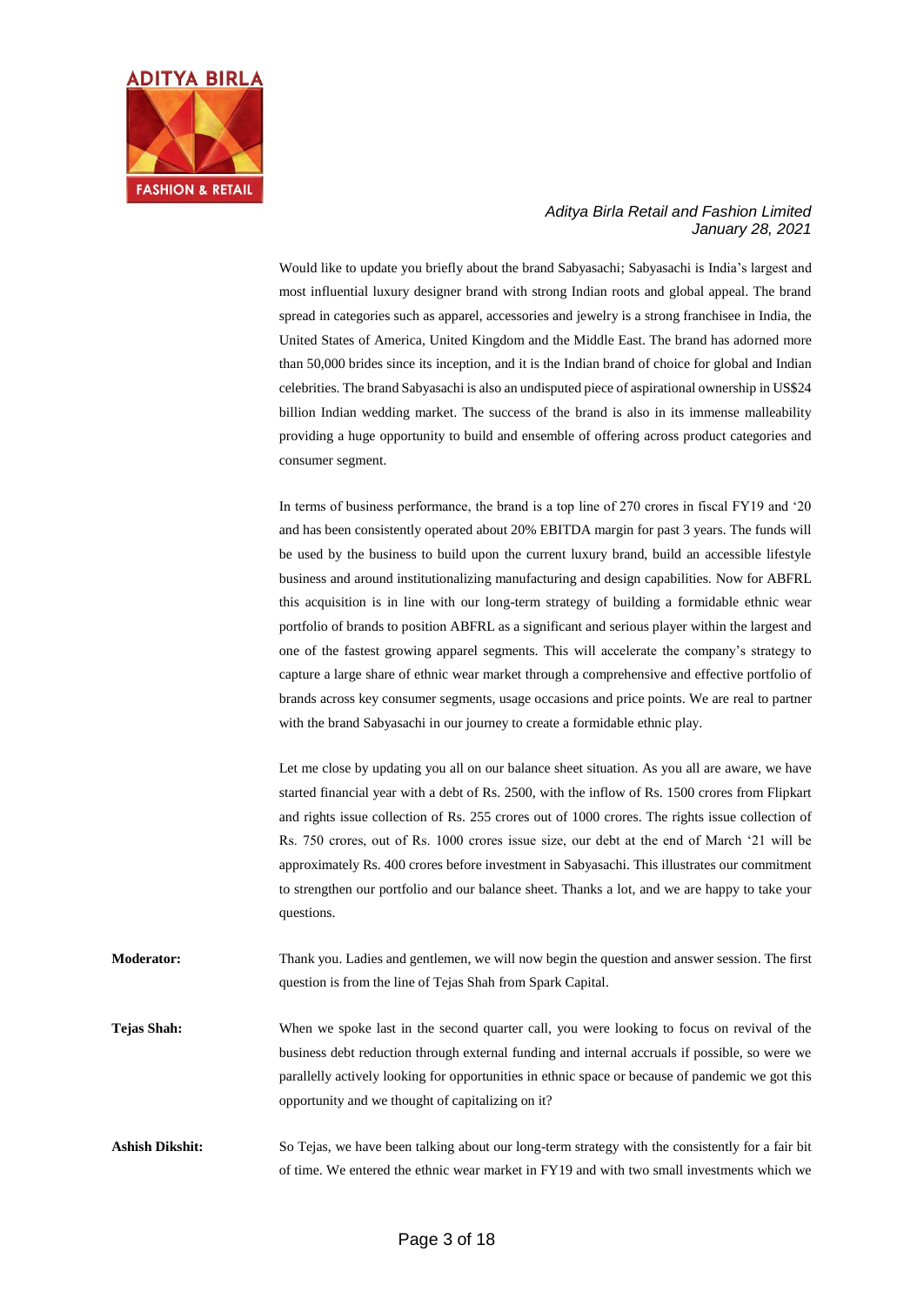

wanted to grow into significant businesses. As we got into pandemic, we obviously reassessed our strategy and we held back some of our expansion plan for the year. You know that we have managed to significantly strengthen our balance sheet during the year and as the normalcy was beginning to come back which perhaps may take a little longer as we go forward. But we clearly saw an opportunity when such outstanding brands and partnerships become available and we have therefore chosen to move forward at this point of time. It's a reflection of as Jagadish said we are parallelly moving on both sides, one is to continue to pursue the opportunities which we think will create long-term value for our shareholders at the same time significantly strengthen our balance sheet plus position. He has indicated the strength of our balance sheet as it's likely to land at the end of March and I think we feel very confident that it's a good time to make this investment.

- **Tejas Shah:** So the best wishes are with you but when we look at the empirical evidences of inorganic growth attempts in the second and within our company also in the recent past in terms of F21, the growth story has not been smooth and we have failed to see many success stories or easy success stories in the sector. So, what gives us confidence that this brand or this acquisition particular has potential to bug the trend and scale it profitably for us?
- **Ashish Dikshit:** So Tejas, you will have to rejig your memory a little bit more. Pantaloons is an acquisition which has created value, Madura itself is an acquisition over a period. Remember Forever 21, which you are talking about was a very different business which was struggling a loss making at that point of time where the challenge was to turn it around which we have managed to do remarkably well, the business which is losing 40-50 crores in 3 years has broken even. So that's a turnaround story. The investment in Sabyasachi is a totally different situation. It is a brand which is consistently delivered more than 20% EBITDA, generated cash right through its history. One of the most outstanding return on capital and cash generated over long period of time. So, I don't think it's fair to compare the investments of different times, they have a different strategic role at different points of time. As far as this investment is concerned is going into company which is extremely profitable, a brand which has no parallels in India and very few outside India in terms of its appeal as an Indian global brand, as a player which commands significant premium and yet has so much long-term potential in the chosen segments at this place. We are very excited about its growth. This is very different from some of the other acquisitions which we have made.
- **Tejas Shah:** I can understand that what Sabyasachi brings was in terms of our ethnic portfolio. But was just thinking from Sabyasachi's perspective, what he brings to the table because this is an extremely niche brand, our capabilities are more on institutionalizing brands. So, what are the plans, do we want to take it mainstream or it will remain niche?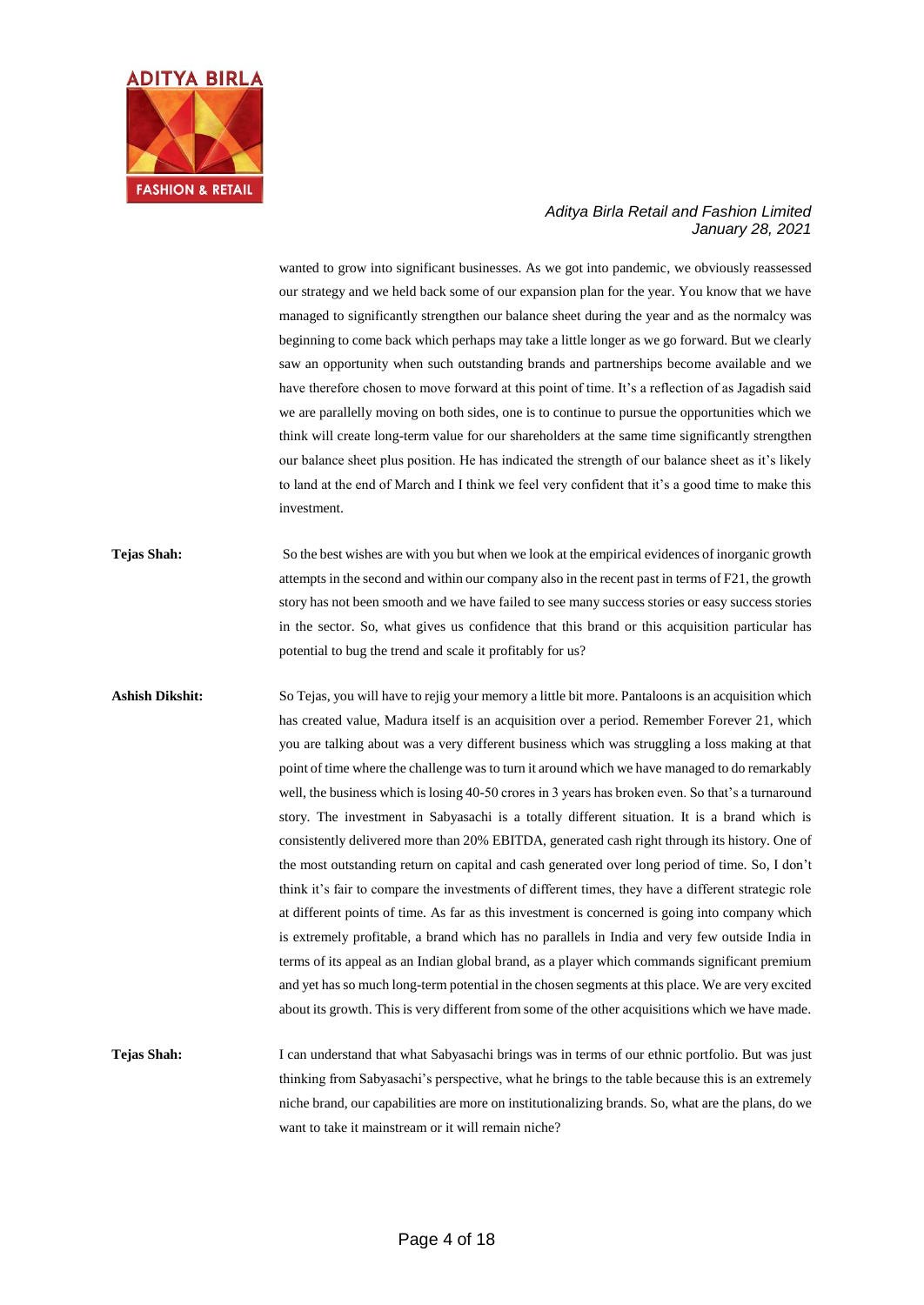

**Ashish Dikshit:** Each of the brand Tejas, has its own position in the market and they address different needs, different market segments. While you can extend brands and Sabyasachi itself is a beautiful brand which is extended itself from apparel to designer jewelry to accessories as it has built its equity over a period. It cannot be taken to every possible segment. So, it's not that we want to take a brand and position it somewhere else. I think the opportunity in the place that it plays itself is large enough. In terms of what this partnership brings is a very strong brand, a great creative person and team which has build this brand over a period of time, along with us which brings management, stabilization, building strong processes, capital, execution ability to scale it at a very different level and elevate the brand to help it achieve its maximum potential I think that's the spirit with which we should see, neither should we try to change our business, nor should Sabyasachi become a different brand from what it is today. I think it's a combined strength that the two partners bring which will allow the brands to fulfill its maximum potential.

**Moderator:** The next question is from the line of Aliasgar Shakir from Motilal Oswal.

**Aliasgar Shakir:** The first question I have is we have made three acquisitions in the ethnic space, before this we have already acquired Jaipur and Shantanu and Nikhil. So what I wanted to understand is you could have probably acquired any one of these brands and extended the product profile towards e other categories, I mean I just wanted to understand the strategy between investing in three separate ethnic wear brands.

Ashish Dikshit: Just to give you a perspective on apparel market in size. Indian apparel on the Men side in the formalwear segment is about \$15 billion, ethnic wear is about \$17 billion. Over last 25 years we have built four brands which subsequently expanded from Men's formal to casual wear to other categories and it's a combination not individual brand which allows us to fulfill various needs, price points, segments, usage occasions. Similarly, if you look at ethnic wear market which is by far much larger than the entire Men's market that we are talking about, it is a market which has multiple needs. At a base level there is a traditional value affordable market which is best served by Pantaloons and at some point, of time if one of the Pantaloons brands needs to be taken out, we will do that. So that is the market at the value of the ethnic wear. Above that is the market which is premium market which is equivalent to where we have Louis Phillippe, Van Heusen and Allen Solly and we have three large brands, each one of them 1000 crores and growing and establishing equity. In that market we have Jaipur which we have just acquired about a year and a half back. Unfortunately, we couldn't really grow it during the COVID period because within six months we ran into this crisis. If you look above that is where the larger piece of ethnic market is. Like most other segments and it's important that I highlight this, the ethnic wear is the only market where Indian brands own the luxury end of the market. You don't see in many product categories. There are very few products segments in this country which are large and Indian brands have a space in the top end of the market which is bridge to luxury or luxury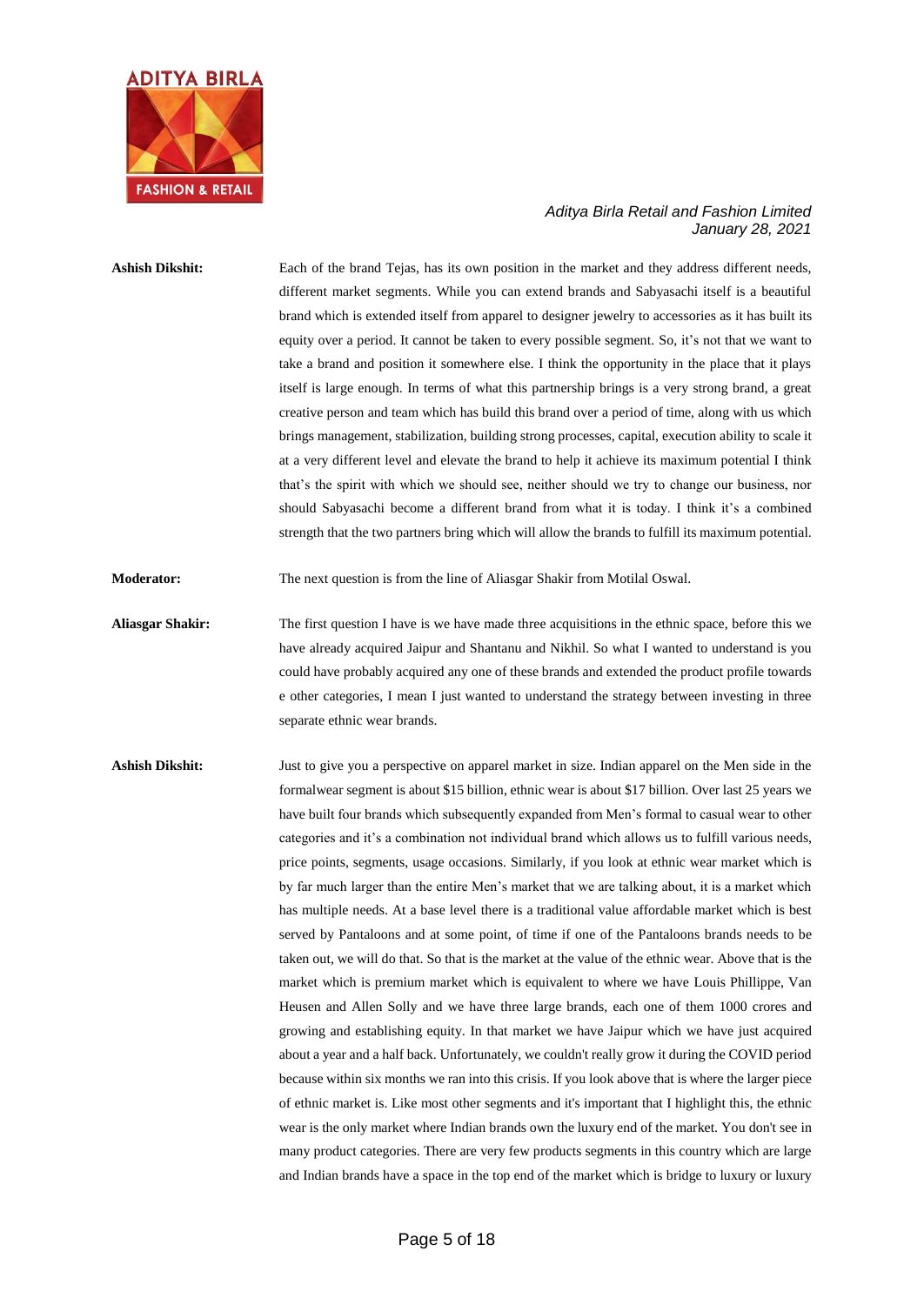

segment. And this is where first we acquired Shantanu and Nikhil which is predominantly a menswear market. Its small play women's and we took their help and with their brand we extended it into a Pret line which is I would say bridge to luxury. Again, men focused brand, which is for people who go to wedding, not the groom themselves, but the cocktail, the visitors, and so on and so forth. That's where the Shantanu and Nikhil and SNN play. Sabyasachi brand is associated with the largest segment of the market which is women wearing to an Indian wedding and that is the largest market. Jagdish talked about the total size of the market being \$24 billion. And this is where Sabyasachi is the leading brand. It has created tremendous premium. It's a very large market, and it's unlikely to go away. And in fact, the brand that this market has the largest appeal, as you can make out, because wedding is very important to Indians. Wedding occasions are sort of perpetual and it has an appeal right across the world. So, in that sense don't look at ethnic wear as one market. In a narrow market like men's formal wear our strength comes from building four large meaningful brands. Ethnic market similarly offers us opportunity to create a bridge to premium luxury brand which we have not been able to, or no Indian brand has created in any other segment for that matter. It also has an opportunity in premium where Jaipur will play and scale itself. It has a men's wear, a market at the Pret side, which is where the SNN, the Shantanu and Nikhil brand will play. And at the bottom end, of course, we have Pantaloons which has a significant play in this. So, you have to see it, Ali, as a portfolio. Our intent is large because it is the largest market which we have entered after 25 years in existence in this industry. We are entering the largest part of this market and we will play it out exactly the way we have played out in other parts of the market where there is space for multiple brands to create significant equity and market presence.

- **Aliasgar Shakir:** This is very useful. Thanks for this detail explanation. Just one quick follow up, since you mentioned, your keenness to grow in this space, where do you think, we have somewhere about \$500 crores, give or take between these three brands today which is like less than 5% of our overall revenue. So, given this kind of a focus that we have where do you think we can be in about 3-5 years with these three acquisitions? And can Sabyasachi which is probably predominantly in the women ceremonial category, but it's a very-very luxurious brand, could also cater down to a slightly lower price point or you think that market is still not tapped by us and we will probably require maybe an additional category creation over there?
- **Ashish Dikshit:** So, Ali, each brand has certain elasticity to which you can stretch and create extension. I do not know what lower means, but from luxury it's hard to bring the brand too far down. And remember the luxury market India is a very nascent stage. I think next 5 to 10 years you will see a very strong growth in market as the economy improves, the consumption increases, as more people get wealthier in life and aspire for better things. So, there is an opportunity where this brand exists. Of course, we will look to extend the equity of the brand. Sabyasachi himself has extended the brand very beautifully in last three years into a designer fashion jewellery which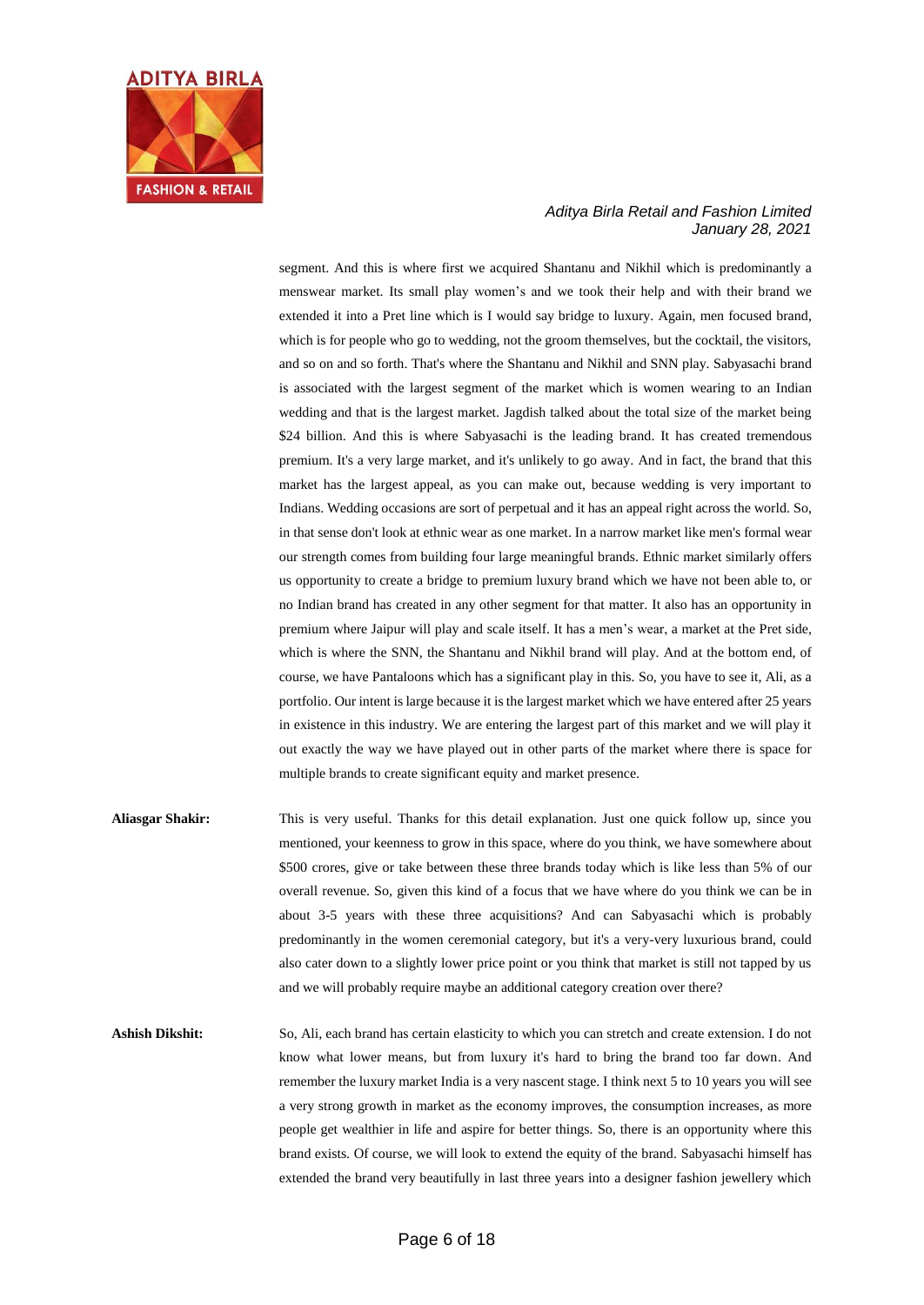

has become a good adornment for a bride along with her bridal wear. The accessories which is bags and belts and shoes are very early stage of infancy. So, there are many opportunities in where this brand is playing by extending across product segments. And there are few other product categories. Of course, with time we will build scale and that's where to the previous question that Tejas was asking, we will add ability to scale this by creating extensions and perhaps a little bit more accessible parts of this business. But they won't be very different from where the brand is.

**Moderator:** The next question is from the line of Nihal Jham from Edelweiss.

**Nihal Jham:** My first question is when you read up of what plans Sabyasachi has and that's been in the public over the last one year, that there is a thought, as you said, of extending to jewellery and a lot of other segments. So just as a perspective this 400 crore infusion would that be enough at least for the next 3 years or it could be incrementally more investment would be needed as we end up figuring what are the incremental businesses that the brand could expand into?

- **Ashish Dikshit:** Nihal, from our current projections and the plan that we have made with Sabyasachi and we have worked very closely on that. We don't think the business will need any infusion of capital for next five years. The reason is not because we don't have ambition for this business, because the reason is there is substantial capital to begin with that, we are putting in the business and the business itself is extremely, don't forget the business generates strong cash flows. It is one of the most profitable brands in the apparel industry in India.
- **Nihal Jham:** And just taking off from some of the questions earlier asked also that in terms of the ethnic wear currently we have three brands, Jaipur, SNN and now Sabyasachi. Now when you create your positioning matrix and even in terms of gaps do, we see the need of potentially any other brand to service the entire ethnic wear market or we believe that these three brands more or less help capture the entire market opportunity?
- Ashish Dikshit: See the way we have segmented the market Nihal is, we have looked at, of course men and women and multiple price points. If you look at on the women's side, we have Pantaloons and its brands at the bottom end of market. Jaipur is one brand artisanal in terms of its taste and therefore it is a little bit more premium. And above that is where Sabyasachi's brand will play. On the men's side, both Shantanu and Nikhil at the luxury end and SNN which is the pret brand that is launched is playing on the luxury to bridge to luxury end. We would look to fill other segments which is the men's wear side of the ethnic market and as and when there is any update on that, see this is a long-term strategy, please remember, Nehal. This is something at least we have been sharing with you for at least two years in every call, in every presentation, our intent to be a significant player in India's largest market because we believe our ability to build brands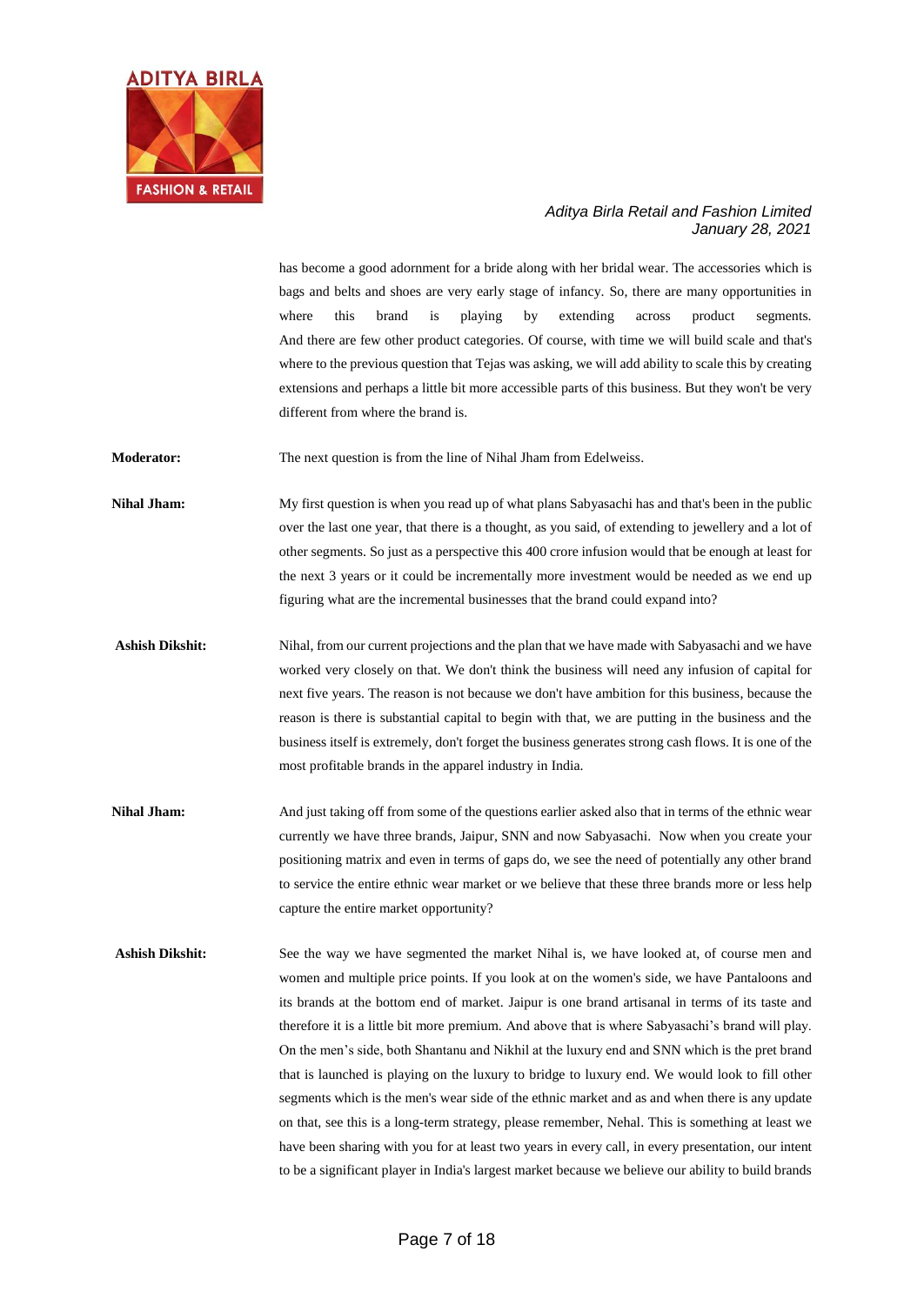

now a good understanding of this category initially through Pantaloons and subsequently through the other two acquisitions that we made and our understanding of market, we strongly believe that it's a market which could be very-very large for us. So, as we go forward, we look to fill these opportunity gaps in a selective manner and move forward with that.

**Moderator:** The next question is from the line of Aditya Soman from Goldman Sachs.

**Aditya Soman:** Just a couple of questions on the acquisition itself. Can you tell us more about what the total store account for this will be say five years down the line? Like what your strategy is regarding online versus offline? And talk a little more about how you would develop this internationally given that a large part of the brand's sales come from overseas. So, this is one part of the question. And then secondly in terms of the brand itself what would be the input from the current management and relative to what will be the input that ABFRL provides now that ABFRL will be majority owners.

**Ashish Dikshit:** Thanks Aditya. In terms of stores as we had announced the brand has five stores in India and most of its revenue come from those stores. It also has presence in a few luxury multi-brand outlets in India and sells in small ways from couple of chosen international luxury multi-brand outlets. The strategy in terms of expansion is, there is an opportunity to test international markets and we will obviously test one, go carefully and then build strength around. This brand has tremendous equity wherever there is a large rich successful Indian diaspora exist. So, whether it's New York, whether it's Bay Area, whether it's London, whether it's Dubai, and we'll make a beginning and we'll see how it grows. Currently close to 40% of traffic on the brand's Instagram pages or websites and other digital engagement, nearly 40% of that comes from the US and another 20% to 25% comes from places like UK and Middle East and so on. I think there is an inherently large opportunity there, as we look at next five years perhaps, I mean it's early to say, we are still sort of learning the full controls of the plan. But it is likely that we will probably have three to four international stores in five years. Our international domestic store count, which is 5 may probably go to 7, 8, or maybe 10. Remember this 250-crore business to 275 crore business which came in FY20 came out of 5 stores and few MBOs and little bit through direct sales. So, it's a very high throughput brand and you don't need to open too many stores to get the revenues unlike other brands that we have in our portfolio. In terms of online it's a very strong pull. The brand has very carefully nurtured equity for digital consumers. Doesn't have too much of an online sale, but it's more engagement and desire that is built around that and that's really how the luxury brands have positioned themselves. Over a period, we will build online exclusive channel and build on that also. I think the equity of the brand makes it easy for brand to be extended into that. In terms of the role that we will play, we are very-very sure that Sabyasachi brand has been made and carefully nurtured over the last two decades by one of the finest creative minds that this country has seen and a very good brand builder. What we would provide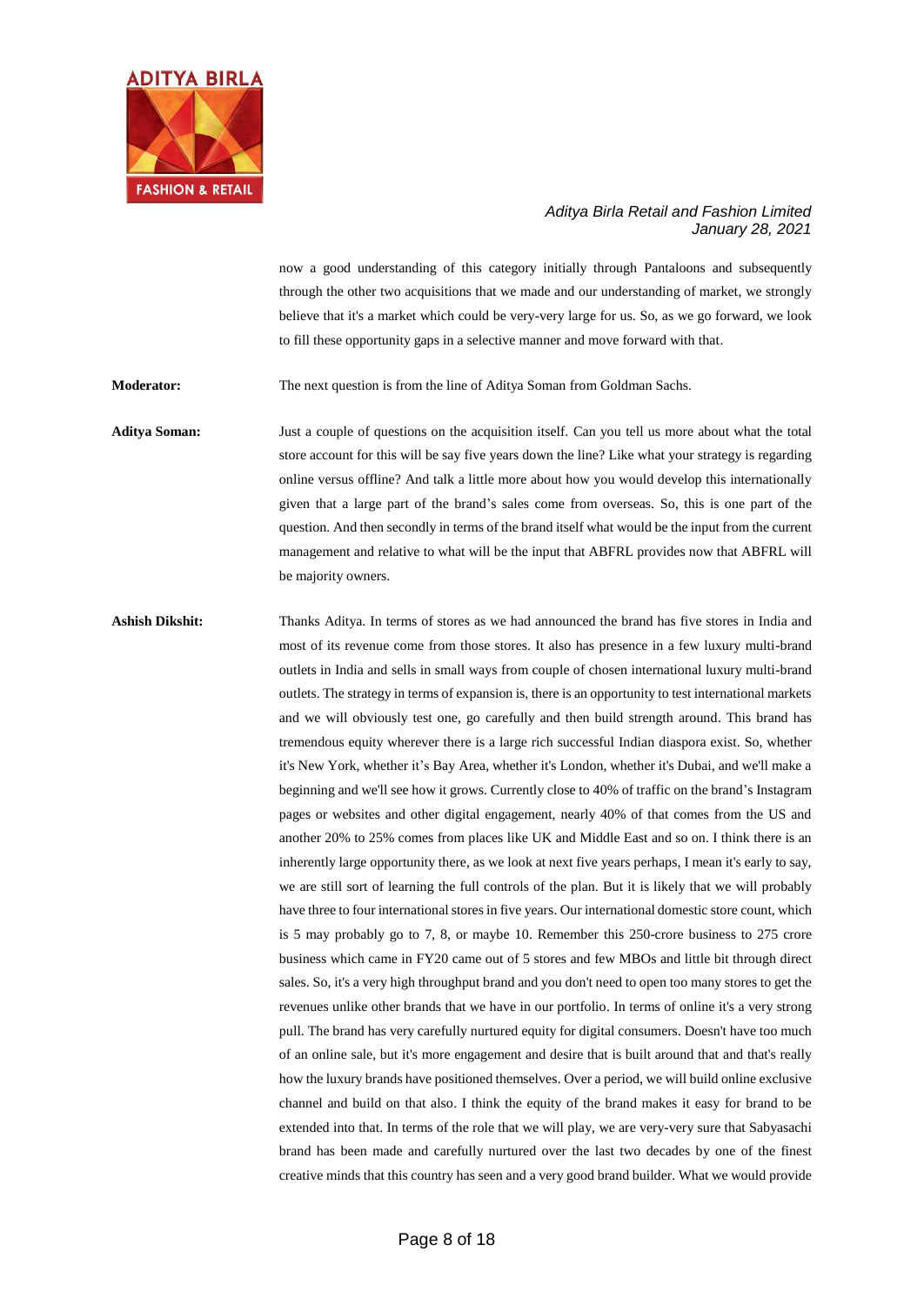

is management support to help him focus on areas that he wants to invest in which is to grow the creative aspects of the brand, ensure that the quality, takes the design, remains true to his vision. And we are able to help him execute it by providing execution supports both at the backend, which is building sourcing capabilities, investing in little bit of infrastructure at the backend, enabling business development in the front end, ensuring governance for the organization as it grows and scales. So that's really the kind of role that we want to play. And I am sure over a period it will be run as one business where both parties are able to infuse their individual competence and that's really how we see it. It's a best of both worlds that we both aspire to build, and it'll be largely built around the creative genius that Sabyasachi has.

**Aditya Soman:** And just one follow up on that. Is there any debt at Sabyasachi that you'll have to take on?

**Ashish Dikshit:** See, I think Aditya, Jagadish has given you a sense, our rights issue was1000 crores out of it 750 crores would have come by this year end 500 has come to 250 more is to come in next 15 days. We have today received 1500 crores from our preference like share issue to Flipkart. At the end of March our estimated debt prior to this transaction would between 350 crores to 400 crores. So, we would be extremely strong to be able to take this on. Current infusion that's coming from Flipkart will be sufficient, very easily to take that.

**Aditya Soman:** My question was, was there any debt on the Sabyasachi book that you would have to take?

**Ashish Dikshit:** No. It's been a consistent cash generator and therefore never had to take debt.

**Moderator:** The next question is from the line of Vaibhav G from SBI Life.

**Vaibhav G:** I wanted an understanding on the overall thought process, probably at the time when we last spoke about our dilution and rights issue as well as raising money through Flipkart, you were a bit, I mean, I felt that we were clear that we are not looking for much on the inorganic side as of now. So, what gives us comfort in terms of, because it's still, we think that we are out of woods, but is there a clear visibility that our cash flow generation or the business as such is in very good shape to continue and generate cash on a consistent basis, because still we feel that in the earlier calls also we are talking about there can be hiccups and there is still no clear as such visibility that things are out of woods. So, what's your take there and how do you think on those lines?

Ashish Dikshit: Vaibhav, let me say the following, I would not comment on current state of the business. This call is not supposed to do that, but I think its sufficient indication to you when Jagdish stated that we feel our balance sheet which started the year with 2,500 crores of debt is headed towards a 400 crores of debt situation. That was the projection that we have, and we are feeling reasonably confident towards that. And therefore, also post the difference between your earlier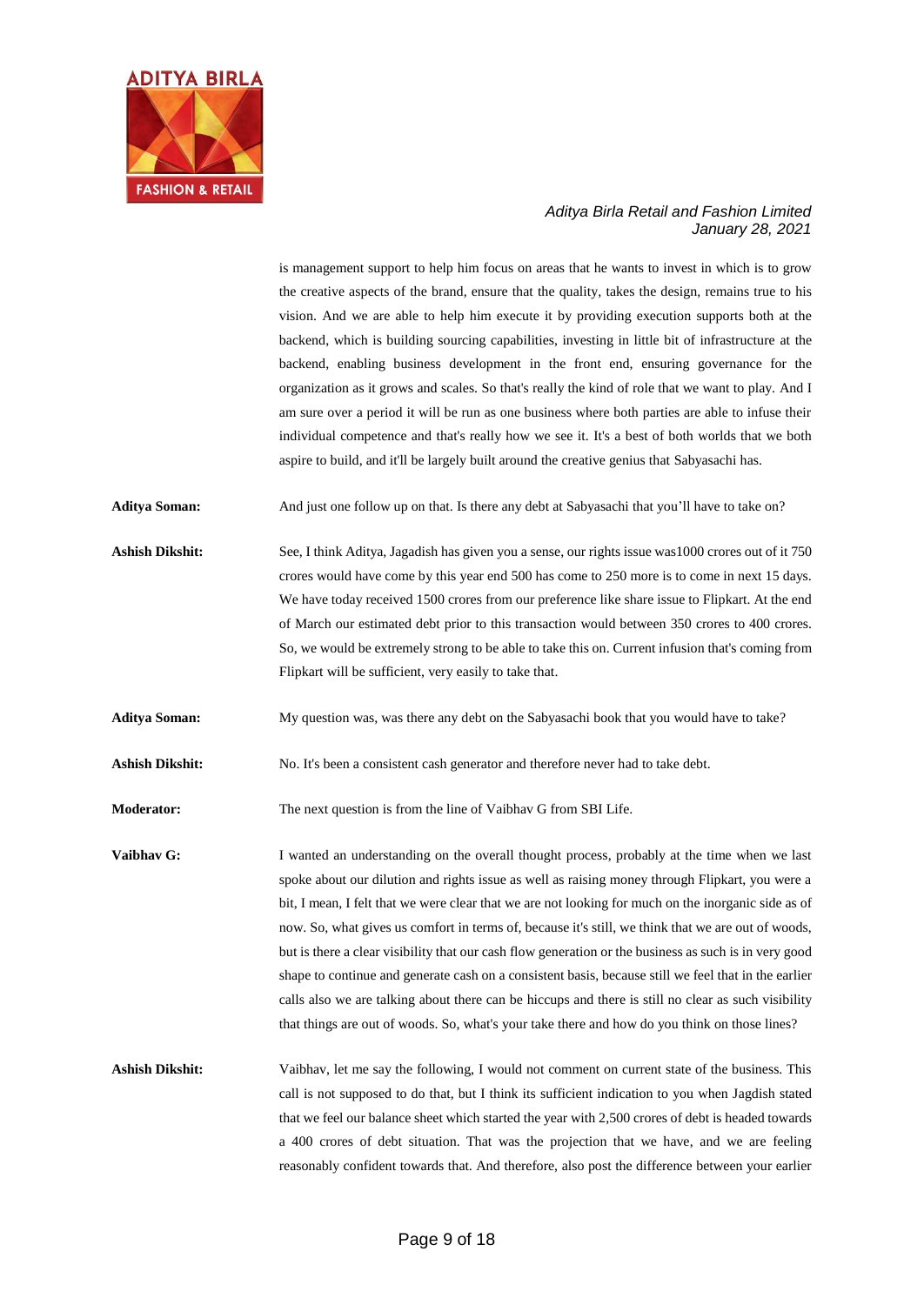

conversation which has been in Q1 or Q2 would have been, we have indeed got both the 500 crores first round of rights. 250 crores to come in next 15 days, the final sort of date is tomorrow, and we have also got 1500 crores. So there has been significant strengthening on the balance sheet and as a long-term player in this industry with proven unique and perhaps the only company which has built multiple brands in various parts of the market, turned around businesses we were talking of Pantaloons, Madura brands built over a period of time, turnaround of some of those brands, we feel strongly that current situation once the balance sheet gets stronger it does offer us at times opportunity which will be hard and rare to come by. It is one of those exceptional opportunities that come once in a while and this is one of them and therefore, we chose to move forward. We obviously have factored in everything that you're mentioning. We feel very strongly about strength of our balance sheet to be able to execute this.

- **Vaibhav G:** On the second part so we are taking 51, so how does this, in future also we will stick to that majority ownership and that is how it will continue or are there some milestones through which we want to take over the entire company and continue with it because Sabyasachi as such becomes a very single man or brand kind of a thing, so how do we ensure that things remain in the control and there is no second competing thing which comes up?
- Ashish Dikshit: I think the nature of arrangement is such that it gives us the exclusive rights to go on and raise our stake over a longer period of time. Please remember these brands require the founder's vision and creativity to do maximum justice while we can add value on the side. The maximum value gets generated and both parties with the best together. It is in our interest to ensure that the current founder and the creative owner of the brand stays for a long period and that's really how it's thought, but there is no space for anybody else to come in without an agreement from our side. So, it's a very deep partnership and meant to build probably the finest and one of the best luxury brands coming out of India, if not the only one over the next 10-15 years and we do require both partners to work very closely on that to happen.
- **Moderator:** The next question is from the line of Richard from JM Financial.

**Richard:** First one is broadly on the line of what was asked just prior to this and can we now conclude that balance sheet shape need not be too big an area of focus or concern for us as outsiders because you will always have the Birla Group reputation support and we can thrive through whatever difficulties and funding etc. that should come up in the future. In light of this should we as outside observers stop pampering our thought processes because unlike most commoners in the business world, ABFRL need not ever worry about wanting a debt free balance sheet etc. because funding is never going to be a concern. Is that the right way to think about it and while on this, in your previous answer to Vaibhav where you stated that 2500 crores debt in the beginning of the year has gone down to 400 but my humble submission is that, that reduction is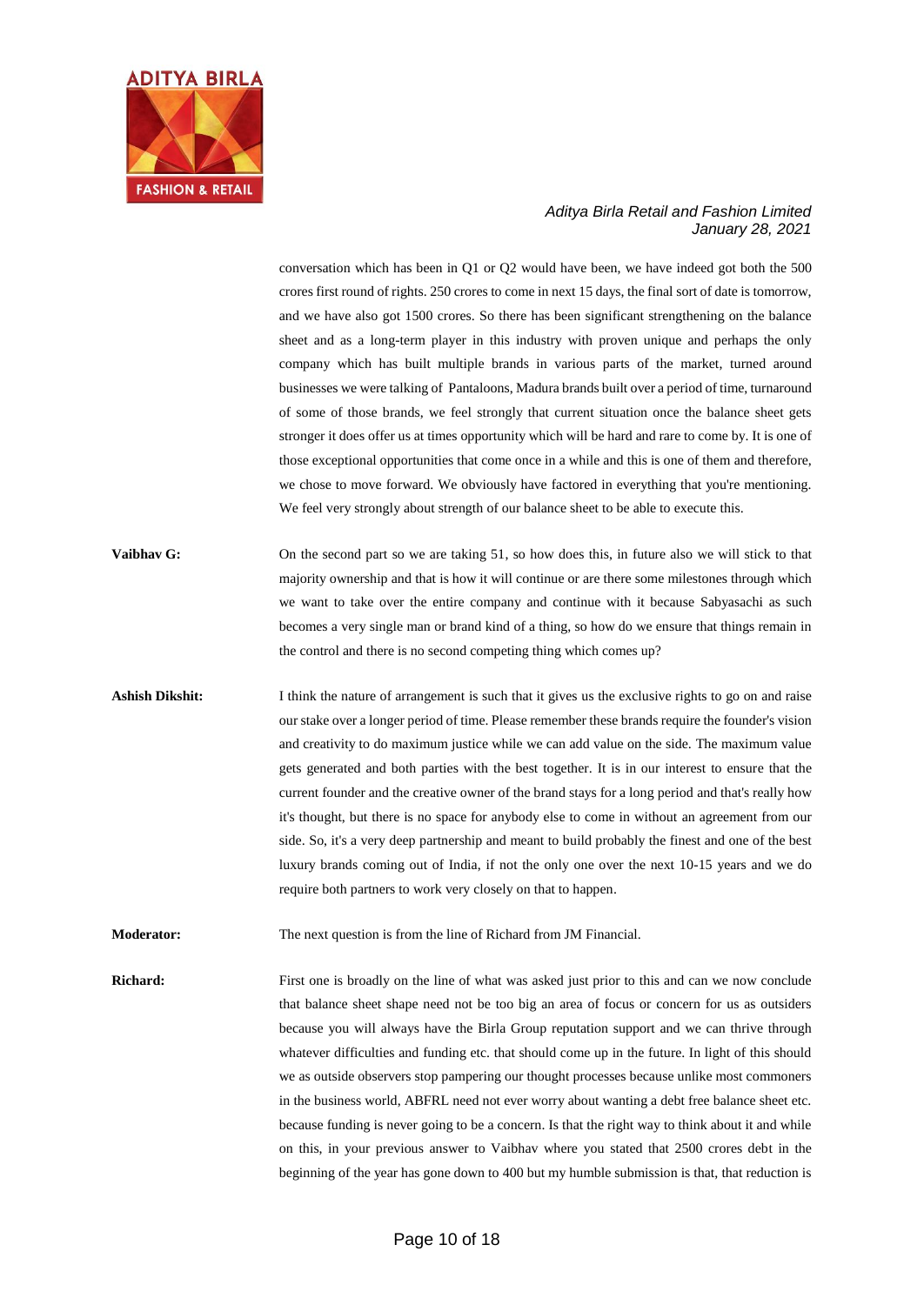

not through own accruals right but it is through an external fund raise, at what I think was an extremely intrinsic value diluted price?

**Ashish Dikshit:** Richard fair questions, both ones. First, I think we have always said so and maintained that being part of an Aditya Birla Group Company in a market where the company Aditya Birla Fashion is a pioneer and leader in Indian branded fashion. Having said that we are just starting our journey in terms of the headroom that is available, the capability that we have proved over a very long period of time and the portfolio of businesses that we have and we intend to build. We have a very large headroom for growth available over next 15-20 years and the benefit of being part of a group like this is that this is an issue that we don't have to worry about as long as we keep making sure that we are running the business well and managing situations both in terms of capital productivity and business efficiency. I would therefore double down and would like to comfort you that this should finally settle any doubts in anybody's mind that if the company takes a debt for short period of time either due to need for the acquisition like what happened in Pantaloon's case or exceptional once in 100 years situation like what we went through in this where fashion industry has got specifically impacted. I don't think our long-term journey is going to get, we are very strong sponsorship and support from the group as well as other investors. Of course, there are times when you don't get the valuation and the fair value that you think you have, and which is why at one point of time we moved out and got a preference share issue done. But what we have established during this period and I would like to reiterate we are in a position, pivotal position to take a very strong business profitable and value creating over a long period of time. We can continue to expand, both the existing businesses and add wherever there is strategic portfolio addition possible and we will be able to manage our balance sheet hopefully through internal accruals that you are rightly suggesting but even as and when there is any need for fund is required, I think we are very strong parentage and that should comfort all investors.

**Richard:** I think you said a lot in this regard but pardon me for this. It is my shortcoming, but I am not able to visualize what you are trying to create by putting together all these various small-small disparate brands into one basket? What's the big picture here and how do you create a harmonious ethnic business of size and scale and of the kind that the larger Indian middle-class cohort can afford because we are after all a country of masses and not classes?

Ashish Dikshit: Richard, opportunity is in all. If you were to look at only one market and try and create only one brand, there are many other players who do that. We think we have the capital, the skills, the management bandwidth and the patience to pursue multiple opportunities, we have proven it over last 25-30 years. Let's look at your own question. The Indian wedding market is a very very large market, largely driven around bridal wedding. Sabyasachi is once in 30 years-50 years brand with the strength and power of the brand. You cannot call it small, isolated, assorted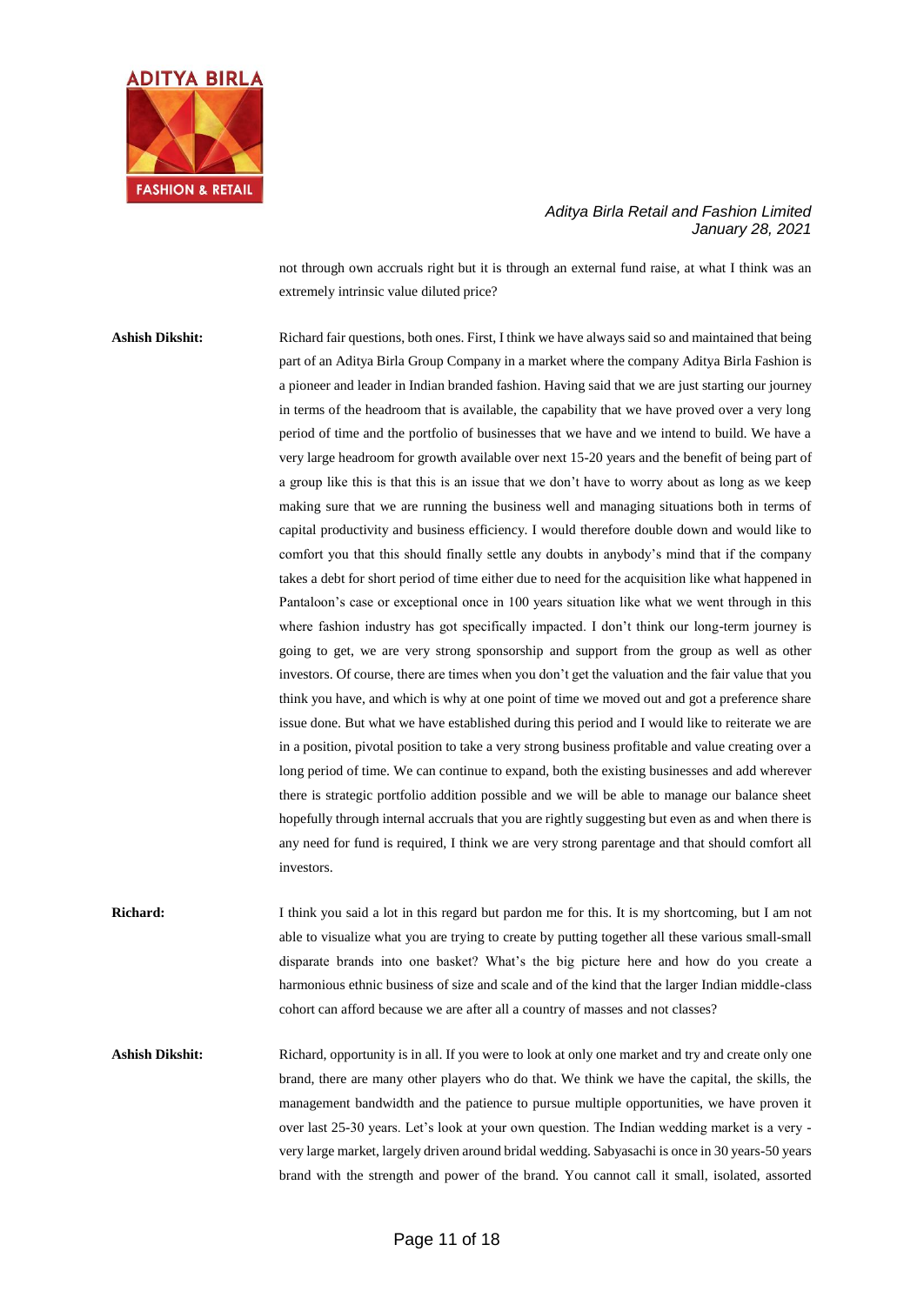

business. It has potential to be one of the largest brands ever to come out of India. It's not small, it's not insignificant, it's very influential and it will be a very long run. It is just that in its history of its journey today, the brand may look small; it's still 275 crores last year. As we mentioned it has multiple dimensions of growth, the luxury in India will grow. There is opportunity to create a slightly more accessible range. Jewelry Sabyasachi brand has entered only 3 years back, it is already showing tremendous traction. Accessory business has just started, that's on product portfolio. On geography, the brand has strong re-call presence and admiration globally, presence is only in India, so we selectively had that opportunity to build it outside India over next few years. I wouldn't agree with you Richard that these brands are, some of them are at different stages and life and remember we are talking of the single largest market segment in Indian apparel industry and this is the only place where perhaps India can build a luxury brand and a very profitable one in that. But in terms of your question and portfolio, the way we have looked at it I think the business has opportunity on multiple sides. We will, as you are rightly suggesting that our plain sort of premium and sub-premium could be larger. We will patiently build that, look for the right opportunity. We are currently nurturing organic development of our new brand inside Pantaloons, in the premium women side we will take it at an appropriate time and build, take it outside. What I want to make sure that our ambition and strategy is not a combination of dis-assorted brand; it's a comprehensive and carefully laid on strategy. The opportunities present themselves at different points of time in different ways and we will have to act on them as and when they do. In the meantime, we will continue to nurture the organic part of our business.

**Moderator:** The next question is from the line of Kunal Bhatia from Dalal & Broacha.

**Kunal Bhatia:** Initially one clarification, you mentioned that Indian wedding market is about \$24 billion if I'm not wrong?

**Ashish Dikshit:** Yes, that of course includes everything that goes in the wedding.

**Kunal Bhatia:** If I am looking at the ethnic side of the business, just to extend the question which the previous participants asked. Sabyasachi if we consider, it is about a 274 crores brand at the moment which in terms of the pure, if you consider the overall ethnic not even a 1 percentage market share. Taking that into account and at this point in time wherein we are in a space of reducing our debt going in for this acquisition; what is the focus or what's the thing we had in mind in terms of taking this brand to what level of growth or a revenue perspective over the next 4-to-5-year period? If you could give some thoughts on that.

Ashish Dikshit: First Kunal let me clarify something. When we say size of the market please remember the top end of the market will always be the small part of that market it doesn't cover and so in terms of the luxury designer wear brands, Sabyasachi is perhaps the largest and by far the biggest brand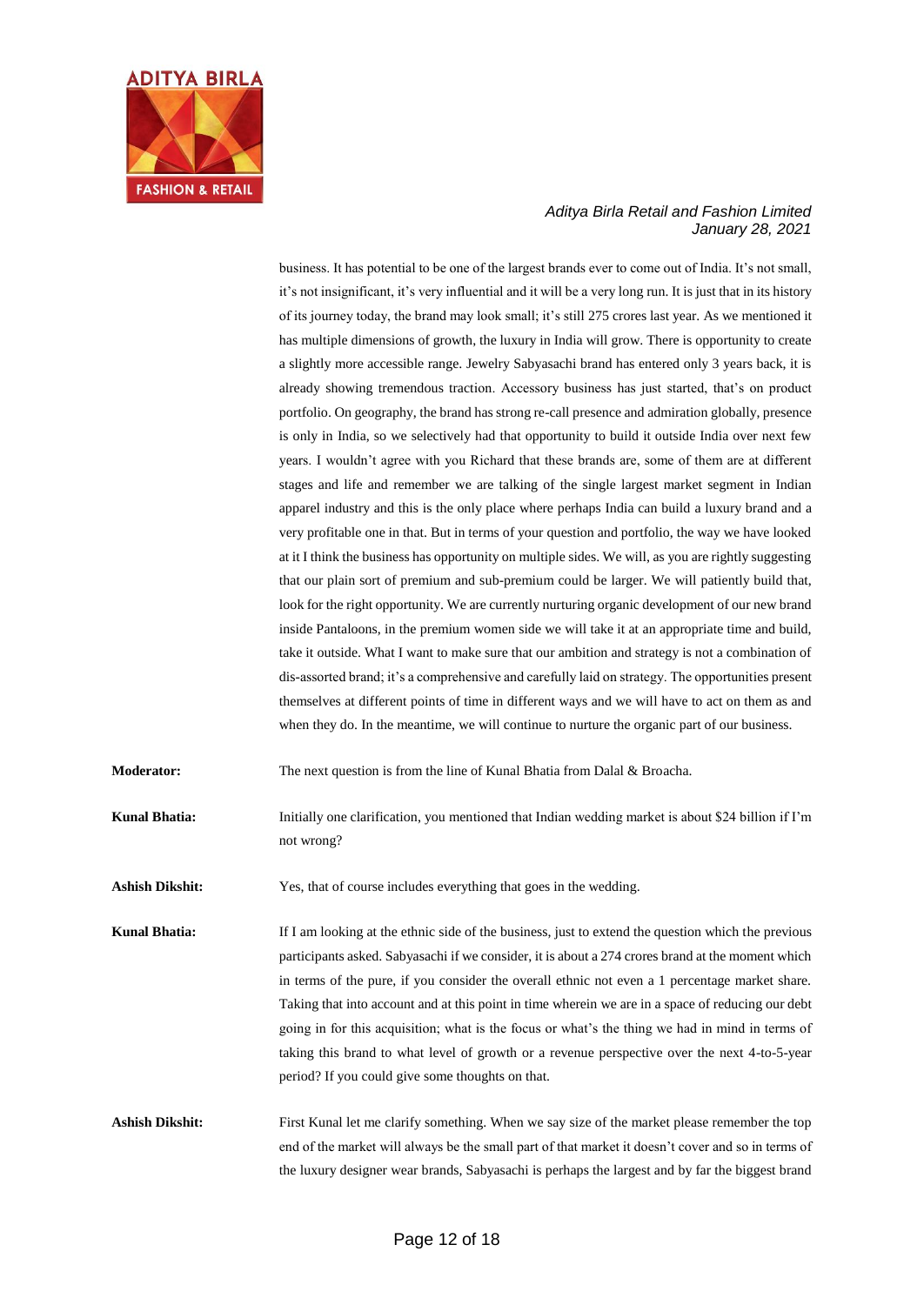

in the portfolio. We will continue to grow it perhaps at  $(+20%)$  rate, we will have to discover it as we go along whether the growth rate is 20%-25% or so and that may take us some time to get a better sense of what kind of projections we can make on that. It's a journey, it's a very strong initial starting point and we have multiple levers to exploit as we build on the equity of this brand.

- **Kunal Bhatia:** In terms of the margins which you mentioned were about at 20% EBITDA and my sense would be since it's an ultraluxury brand so it would be a very high gross margin kind of a business. Do you believe that even in terms of the operating margin profile this number could be a much higher going forward if the scale is expanded?
- Ashish Dikshit: I wouldn't want to Kunal at this stage get into the details of the numbers, the top end and the bottom. What I do know is that the brand has delivered this kind of profitability over the sustained period of time. As I was answering previous question, it has generated strong cash every year and funded its growth and still had cash reserves and therefore I think it's too early for us to start figuring out the exact levers of profitability and further improvement in profitability but fair to assume as market grows on that segment, the brand's ability to generate premium and also its scale generating operating leverage will only improve as time goes.

**Moderator:** The next question is from the line of Ankit Garodia from VEC Investments.

- Ankit Garodia: If you could throw some light on the transaction. Are all these 398 crores secondary, is there any primary infusion and of course the roadmap forward are we looking at becoming a 100% shareholder basis milestone? And second would be while some of it has been answered earlier, if you could throw some light will Sabyasachi be involved in even as in advisory role in helping us in some of our ethnic wear?
- **Ashish Dikshit:** Two questions, I think your first question was around primary and secondary. At this point we are working through the scheme of arrangements into that. There will be a substantial investment which will go into the primary of the business and that's why I had indicated the business in our projections despite reasonably robust plan of growth will not require fresh infusion capital at this stage in our view in next 5 years because the business itself is cash flow generating so that's on that part. As I had mentioned in the previous plan our long-term strategy is to over a period of time invest and increase our share but that will happen over a longer period of time. Sabyasachi will definitely be involved and run this business because we believe that the best arrangement which allows maximum part. I don't think with the potential of just this segment and this brand that we would like to distract and take his attention on the other parts of the business. We have always built businesses, always. Our brands and our businesses are built with dedicated management, focus and attention. That's why we don't compromise or cross optimize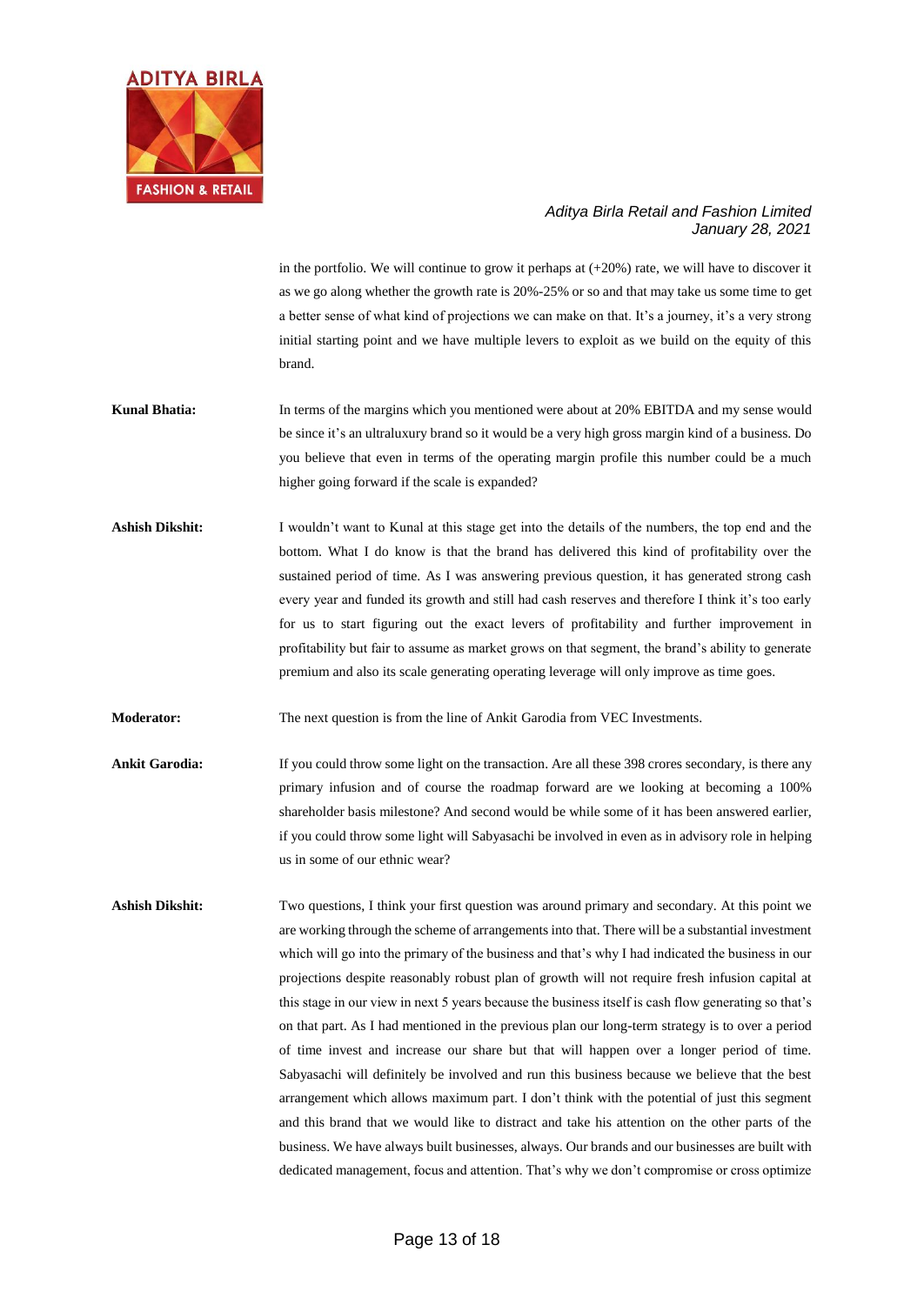

or cross subsidize both in terms of capital and management infusion. So this will be run as a brand with large potential opportunity, with full-time commitment from Sabyasachi and our management team which will be totally focused on this business. That's how we run every one of our brands and the businesses.

- **Ankit Garodia:** Given that the business of Sabyasachi is cash flow generating and has enough cash reserves and doesn't need cash then what are we infusing the primary for, given that the expansion is also restricted to may be opening another three to four stores in the next 5 years?
- **Ashish Dikshit:** There would be these stores are international stores and some four-five stores in India. The stores are more expensive than regular stores being a luxury player. We also will put some capital in terms of strengthening the back-end capability in terms of both expansion as well as adding new facilities as the jewelry and accessory part of the business grows so it will require all that.
- **Moderator:** The next question is from the line of Aman Vora, an Investor.
- **Aman Vora:** Can we have some light on the Sabyasachi numbers for current export and the Indian market?
- **Ashish Dikshit:** Export numbers today are small while the demand and aspirations are very high but because there is no store outside India, it's our judgment that a lot of international travelers who come to India buy it, there is a very strong following that the brand has outside and it is reflected in few exhibitions and sales that Sabyasachi is participated in Dubai, New York. He has had exhibitions in places which are luxury department stores in the US and affiliations in Middle East which is Dubai which has given us extremely strong reason to believe that there is a business possibility there but in today's term the business is very small outside India.
- **Aman Vora:** As a company, do we have any aspirations of becoming a net debt free company anytime in the future?
- **Ashish Dikshit:** We have aspirations to serve our consumers well, we have aspirations to serve our shareholders well and create a large business out of the opportunity that apparel business offers. It's a market which is in early stage of infancy in terms of conversion to ready to wear at the lower end of the market and growth in the premium and the upper-premium segment. I don't think we need to set our objectives around things like zero net debt. It's easy to achieve as you have seen. Even before this if we had not made any of the acquisitions, for last 15 years our Madura business has been cash flow positive business. I think it's a question of where you set the scale and what's the ambition for the business. Indian apparel market is \$100 billion; we are less than \$2 billion in our revenue. We perhaps are one of the strongest players in terms of the portfolio, management, our understanding of consumer, design, supply chain. I don't think we will be doing great service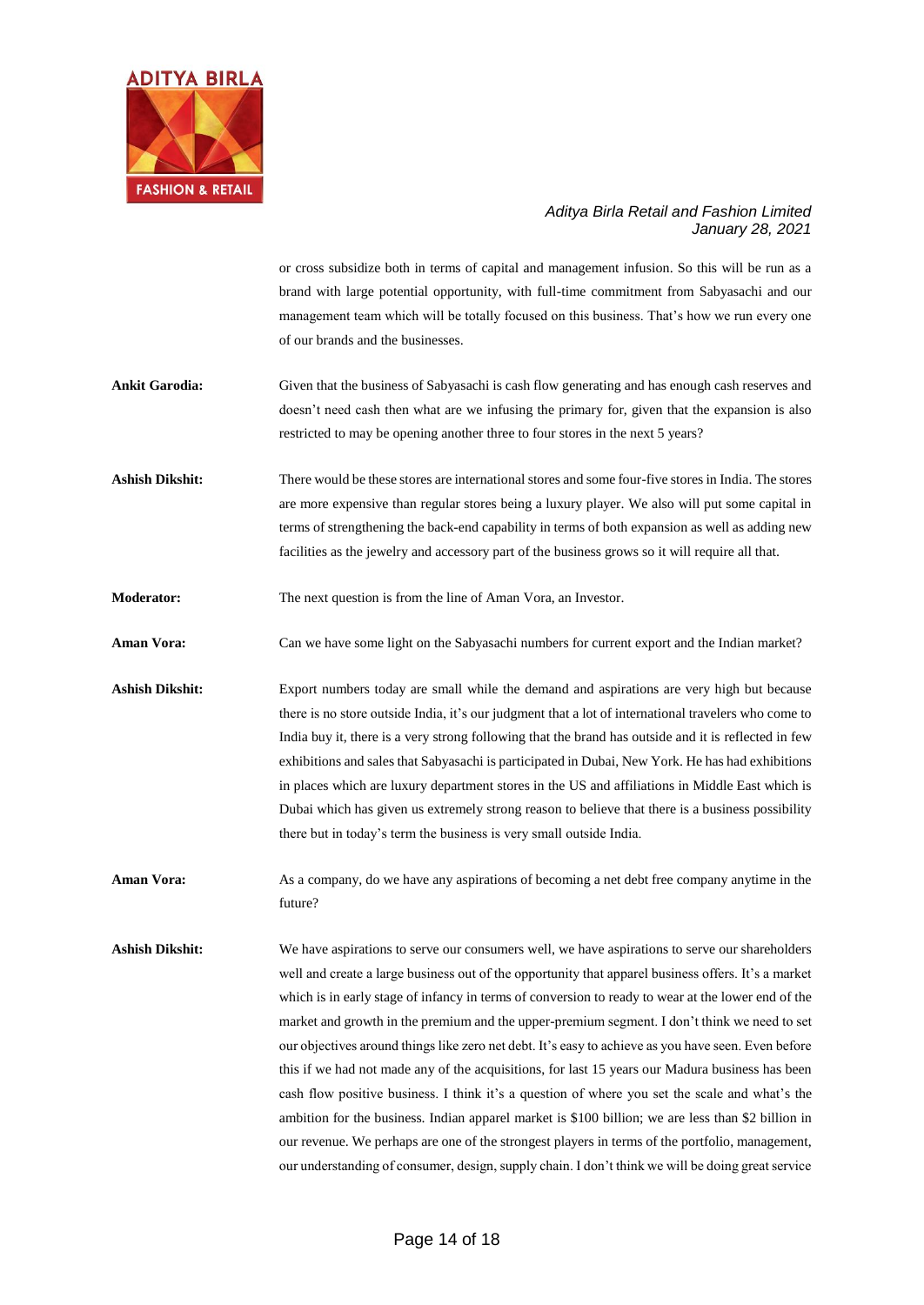

to our shareholders and the opportunities if we do not combine strengthening balance sheet with a portfolio which does justice to the opportunity.

**Moderator:** The next question is from the line of Percy Panthaki from IIFL.

**Percy Panthaki:** If you could just give us some idea, I am not looking for exact numbers but whatever color you can give in terms of the cost structure of Sabyasachi, the 20% EBITDA margin, is derived from what kind of gross margin and what are the main costs which going to because with this kind of scale they are doing probably 30-40-50 crores per store of turnover so things like rental etc. or store running costs are very-very minimal and with the high gross margins at the high price point should dictate 20% EBITDA margin seems to be rather on the lower side. What am I missing in this story, if you can just give some idea? I am not looking for exact numbers or anything.

Ashish Dikshit: You are right unlike conventional businesses because the throughput is so high, the store costs are not as large as they would be for businesses which do lower throughput per store. But the assumption that all high price luxury brands will have disproportionate margins is not always true, they have strong healthy margin but lot of it gets ploughed back into product, product development. Remember jewelry has a different margin structure, apparel has a different margin structure, accessories have a different margin structure. Even gross margin is a blend of all this. As the business grows and the operating leverage comes hopefully store rentals in luxury businesses, that threshold perhaps you will be able to cross is our sense, that often is not the largest cost or as significant as cost as it is a mid-premium segment. Most of the cost lies in the product and operational overheads of the company. The first one will deliver improvement in terms of gross margin as the brand creates and gets into richer markets, there are certain segments and the second one will come through scale over a period of time which is currently very small.

**Percy Panthaki:** You haven't decided the proportion of primary and secondary in this transaction, is it?

**Ashish Dikshit:** No, we have, it's part of our structure. At this point we are not disclosing the full details of that, we are still trying to figure out based on the business plan. We have agreed on a principle of shareholding and that's how it will flow. In our sense the primary should be between 70 to 100 crores and the rest will probably be into secondary.

**Moderator:** The next question is from the line of Mayur Parkeria from Wealth Managers.

**Mayur Parkeria:** First is the initial comment and I am thankful to the investor team also for allowing us to ask the question because quarterly calls are just impossible to get through despite holding the company shareholding for 4-4 years. So, thank you for giving an opportunity to ask. I was just linking your comments on the opportunity to service the customer on a scale runway which you have in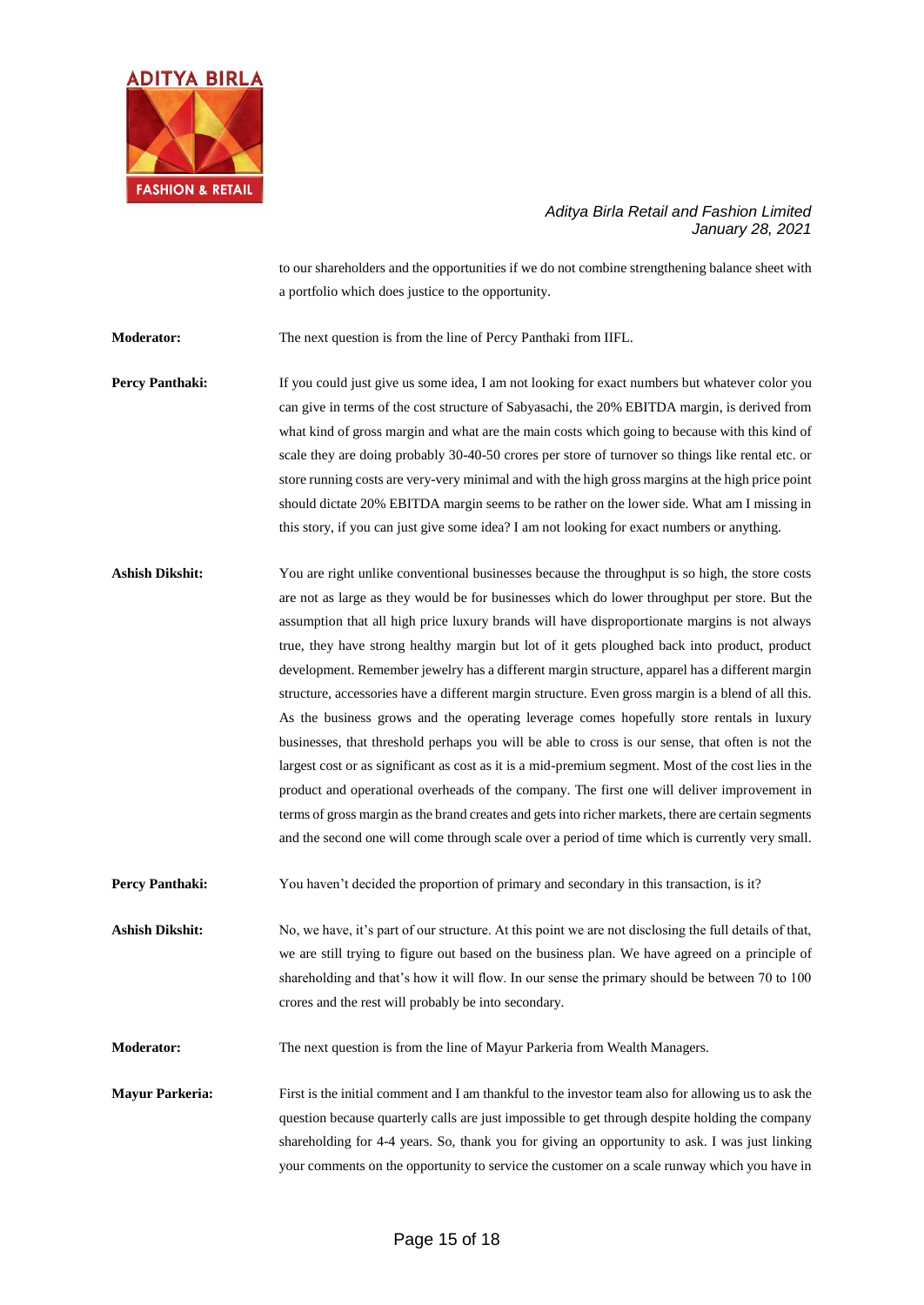

terms of apparel, completely agree on that side and connect that with the shareholder wealth which you plan to create. Apart from the top line growth, the shareholder wealth is a function of all, in a single way to say is a function of a significant improvement on the return on capital employed. Just some back of the envelope calculation, for us the capital employed for this overall this segment is closer to now 660 crores, 400 plus 250-odd; if I remember well and even if we want to make 20%-25% ROCE which is much lower than our traditional Madura ROCE which on a normal course could have been achieved. We are looking at EBITDA of or a cash EBITDA of close to 150 crores. At a 20% margin or a 15%-20% sustainable margin. What I'm trying to come to is will require a closer 2000 crores of turnover on this. What do you think is the timeline when we can look at this kind of a scale on this ethnic side?

## Ashish Dikshit: You are right Mayur, I think two parts let me say. There are two parts, one is intrinsic return on capital on some of these businesses particularly the Sabyasachi business is exceptionally high. Of course in our case as a company because we are making an acquisition and therefore there is a goodwill involved, it will take longer time to play out for us and therefore it might be 4 years or 5 years by the time the numbers look the same but you know, I know that fundamentally the business is generating that kind of returns and cash flow. The brand business as we have seen ourselves having build brands in 1990s which are creating cash flow for 25-30 years now; are a very long-term perpetual cash generation. Growing inorganically does for the short period of time, reduce your return on capital but then it unlocks the value over a very long period. I think some of them are a function of time as we see, if you look at, even this investment if you look at a 1-year horizon you will probably argue that return on capital will not be, if you look at 5 years, they will start to look very good, if you look at longer, they will be even better than anything that Madura has delivered because the return, the EBITDA margins are much-much higher than our core business, twice of that. We have to balance both profitability, cash flow, balance sheet with the timing horizon that we are looking for the business and while I am not talking of a very long-term but 3 to 5 years at least is a fair time in which the business should start delivering reasonably healthy returns even post goodwill and acquisition cost.

**Mayur Parkeria:** Over the last 3 to 4 years, we have understood now fast fashion has been, the segment of market where a very large opportunity is there and continues to be there. And I think we have played it phenomenally well through the Pantaloons and to some extent, casual plus fast fashion through Peter England through Forever 21, which we tried, which is still there or even the Pantaloons, which has been a very successful journey and that is one segment with actually moved the needle for the company from taking it to an almost eight and a half crores now. If from this size onwards, don't mean instead of putting this kind of money into this segment while I understand your aspirations on ethnic and the market opportunity, but don't you think a fast fashion was a segment where we could have put in looked at some kind of a more opportunity which could have delivered a better returns from the company perspective and also made it a very large for us.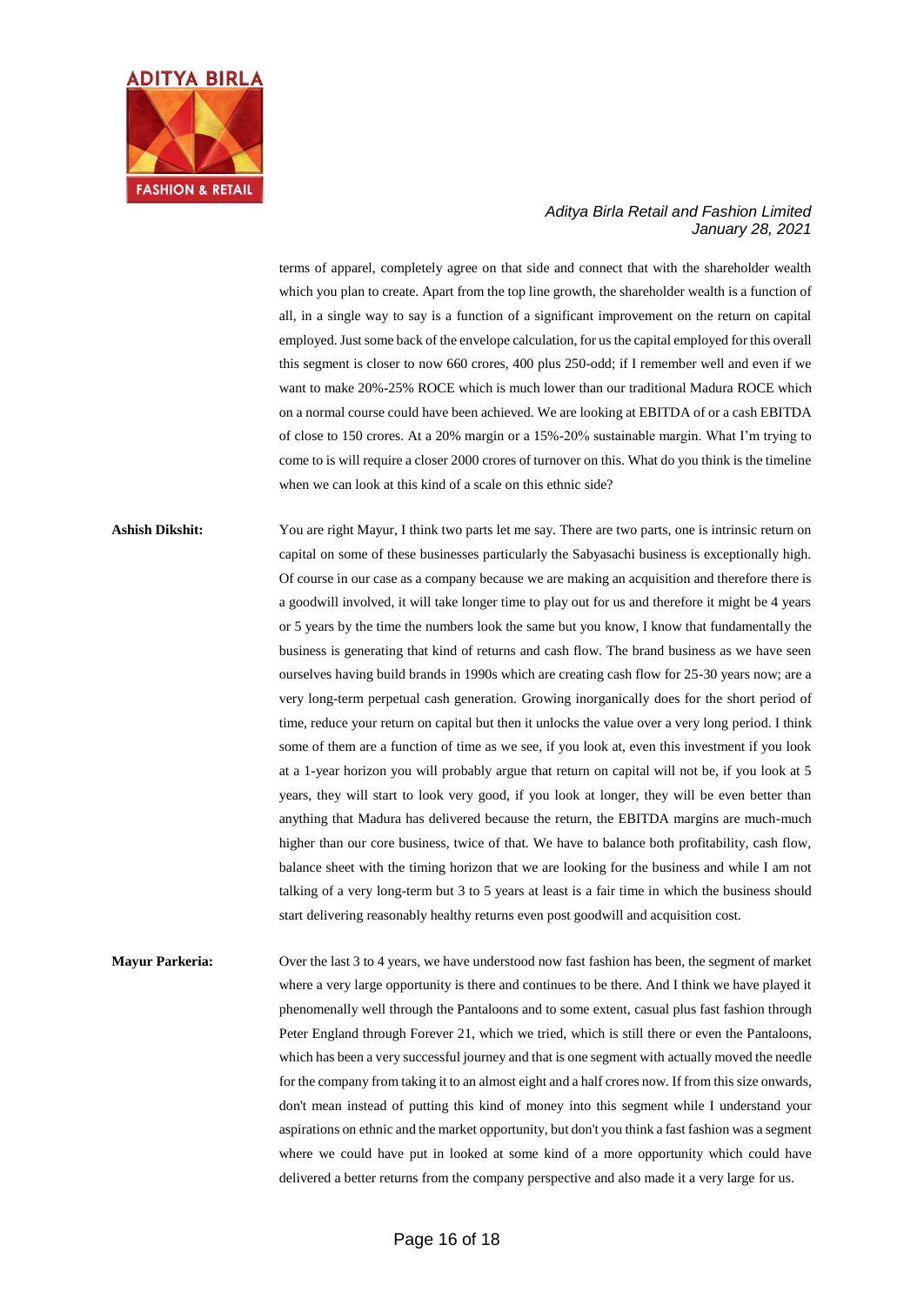

**Ashish Dikshit:** No, I think you have a fair point in terms of the market size and opportunity, you probably mean the value fashion, which is the more affordable fashion that indeed is the largest opportunity. I think there are view is that we have made, we perhaps have one of the strongest brands that this country has seen in the value segment, which is Pantaloons. Some other businesses may have built more skill, but there is perhaps no other brand, which is as familiar as comfortable and a business model, which is constantly improving. Our aspirations of pantaloons are large. We are both improving the business, enhancing the quality of brand, increasing scale and we see our largest growth opportunity in the long term coming from there. And we will continue to invest in that. I don't think we are making choices where we would compromise either on Madura or on Pantaloons before we make other pieces. Having said that as I started, sometimes you have to look at opportunities holistically, just as value fashion has created the big shift for ABFRL in the last five years with Pantaloons. Similarly, is the opportunity to create a plane the ethnic wear in lower ender market scale comes typically through retail brands, which you increase at Pantaloons at 350 stores. And as I keep saying, the opportunity is much-much larger. On the branded segment, typically it comes from brands which have their own distribution and the portfolio brands, like what you've seen in Madura will create the value. And that's the part we are on. We think we have both the ambition, the support of shareholders and the opportunity to execute on both. And that's why we are on the spot.

**Moderator:** The next question is from the line of Bimal Sampat, an investor.

**Bimal Sampat:** Congratulations on getting into a new segment altogether. Now this new segment is obviously, it will be higher margin then our existing listings. So, are we thinking on the lines of Titan, something like in the next five-seven years, after we grow this ethnic, we can get into a lot of accessories? I mean, Titan can be a role model for us. Are we thinking on those lines? I mean, what is this thing of getting into ethnic, because there is a lot of scope in your Men's and value fashion?

Ashish Dikshit: I think you are right; we have a lot of opportunities in apparel segment, we remain focused on the apparel segment. We have been for the last 30 years focused on single definition of the market. It is what, Men-Women and Kids where to love to look good. And that's been what our play, whether it was initial days Men's formal or Men's casual or subsequently best in Women and now ethnic Women's wear. Of course, over a period different parts of the market grow differently, ethnic wear market for long time was more unbranded with very few opportunities. The designer segment was very-very small. So, we have seen the opportunity emerge. We think just as in the Men's wear in 90's and 2000, branded clothing took center stage. That's what will happen in the Women's wear both in the western and ethnic wear side and that's really what we'll play. We will continue to expand access cities and other things which are related to fashion and that is our definition of the market. We are not looking at anybody else's example because we